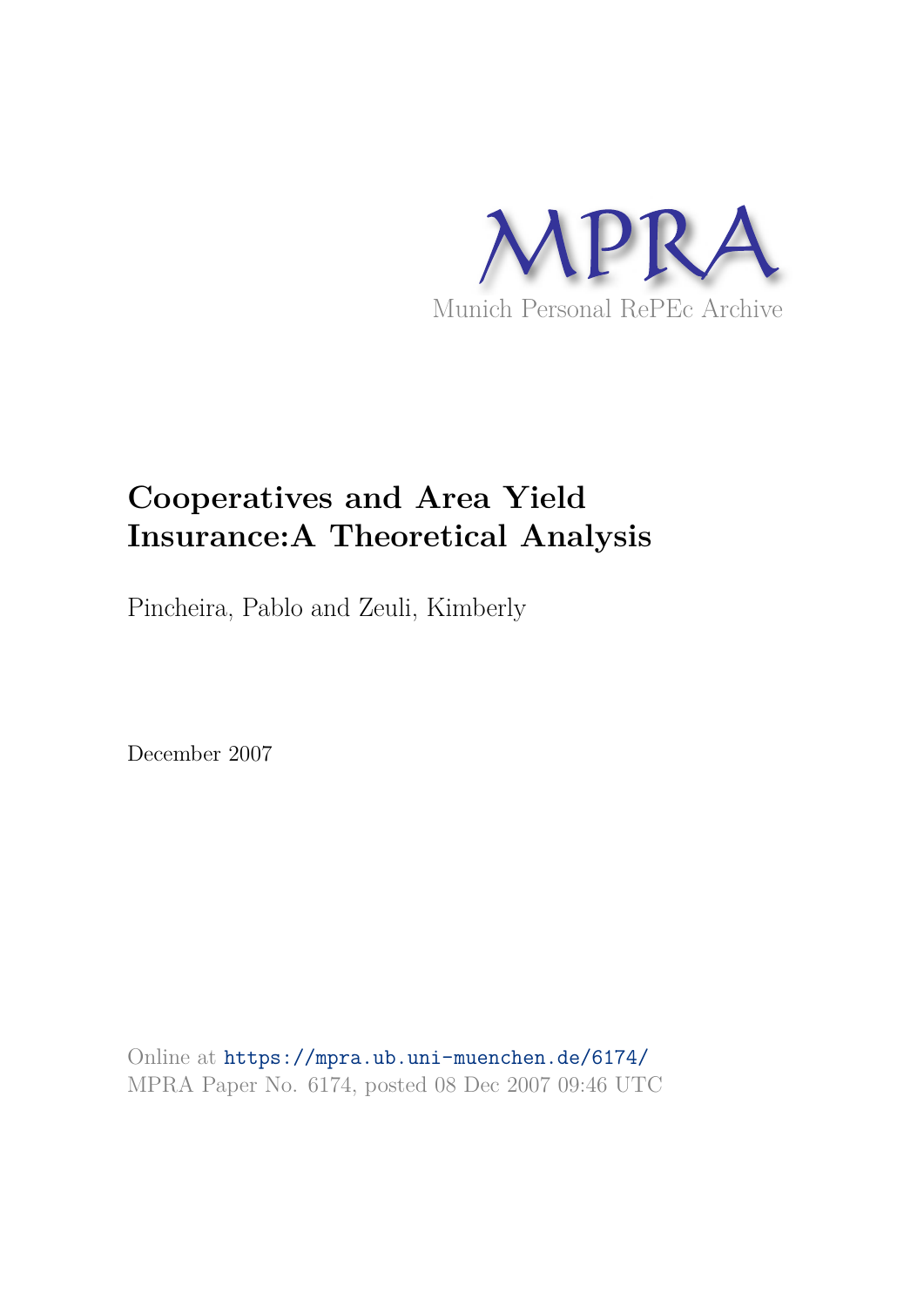## Cooperatives and Area Yield Insurance: A Theoretical Analysis

Pablo Pincheira Kimberly Zeuli

2007

#### Abstract

The purpose of this paper is to theoretically investigate the potential benefits that arise from a cooperative selling a government subsidized area-yield contract (i.e., the Group Risk Plan). The indeminities in area-yield contracts are triggered by a geographically determined yield (e.g., a county-wide yield average) instead of the more conventional individual actual production history. Therefore, an area-yield contract would be appropriate for managing the cooperative's systemic throughput risk. The cooperative would also capture some of the substantial government subsidies that are normally given to a private insurance company. Our primary finding is that farmers should be indifferent when considering the decision to purchase area-yield insurance from a private company or encompass that business in their cooperative. We derive this result for the specific case of costless insurance and assume a Pareto Optimal contract. Under these assumptions, the government subsidies that the cooperative would hope to capture are simply a net deduction in their premiums. In other words, the benefit they capture from the subsidies is the same when they purchase the insurance from an outside firm or internally.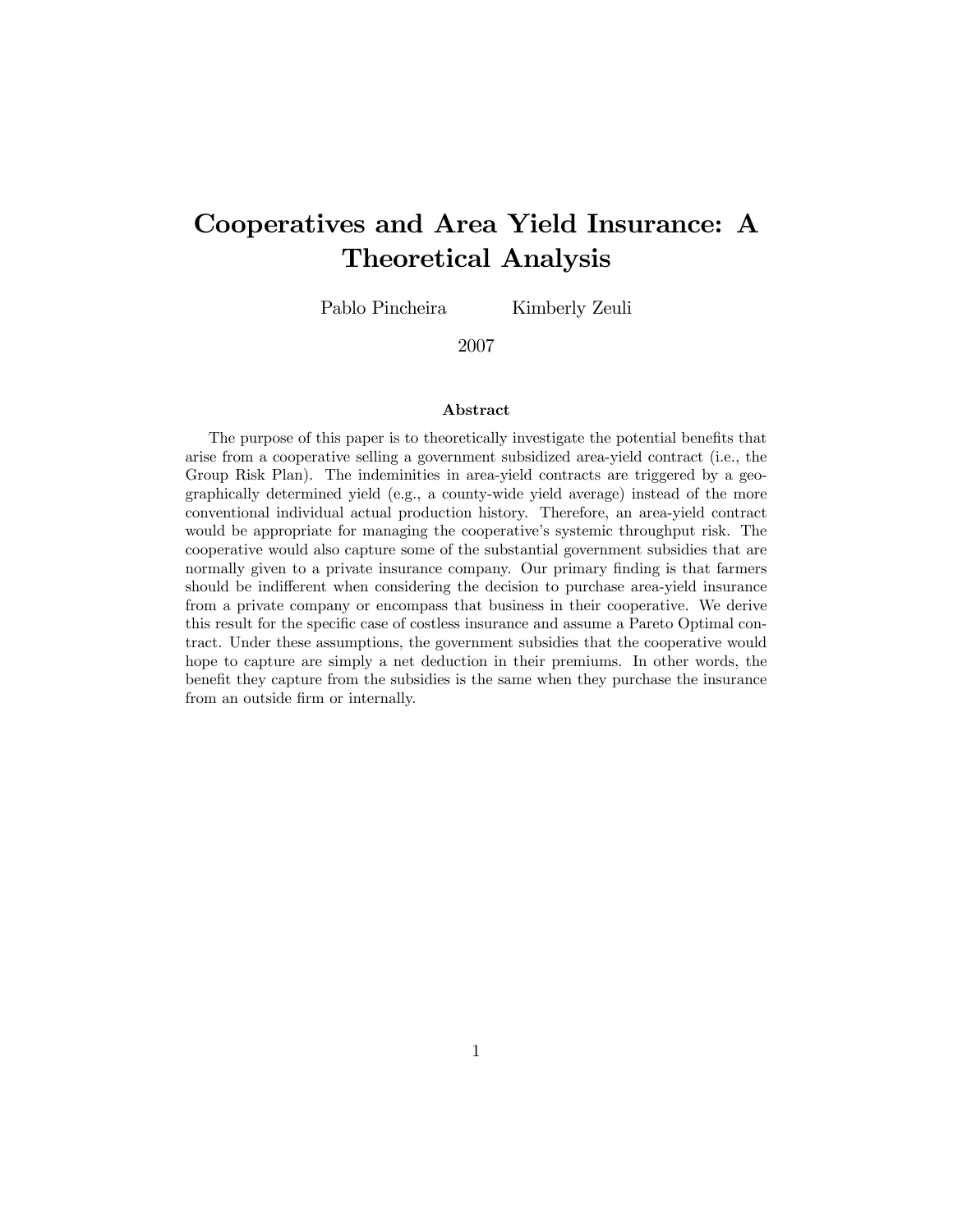## 1 Introduction

Agricultural cooperatives exist, in part, because they are a risk management strategy for their members (Sporleder and Goldsmith; Schrader—class; Zeuli). The cooperative can help mitigate farm price risk by storing, pooling, and selling raw commodities under contract or by processing the commodities and selling retail products that offer more stable prices than commodities. Since cooperatives aggregate farm output, an individual's yield loss is offset by the other members. This system helps ensure that the cooperative can always meet the terms of any supply contracts. However, it also exposes the cooperative and therefore the members (the residual claimants) to throughput and profit uncertainty. This uncertainty is a function of each member's yield variability.<sup>1</sup> Therefore, the cooperative faces both independent and systemic yield risk.

Cooperatives can implement several strategies to help manage their throughput risk, the variability of the firm's supply of input, although none is without some distinct disadvantage (Zeuli). Some cooperatives have promoted hedge-to-arrive contracts, which guarantee that each member will deliver a certain volume of grain on a given date (Baumel and Lasley). New generation cooperatives solve this problem by shifting the risk to the members. Farmers enter into quantity rather than yield-based contracts and must purchase the difference if they experience any shortfalls. Therefore, although the cooperative is ensured against throughput risk, the farmer loses one of the benefits of the cooperative form of business. Some cooperatives have considered offering various yield insurance products to their members (Black, Barnett, and Hu).

The purpose of this paper is to theoretically investigate the potential benefits that arise from a cooperative selling a government subsidized area-yield contract (i.e., the Group Risk Plan). The indemnities in area-yield contracts are triggered by a geographically determined yield (e.g., a county-wide yield average) instead of the more conventional individual actual production history (Skees, Black, and Barnett). Therefore, an area-yield contract would be appropriate for managing the cooperative's systemic throughput risk. The cooperative would also capture some of the substantial government subsidies that are normally given to a private insurance company. The USDA's Risk Management Agency provides three types of subsidies (Young, Vandeveer, and Schnepf): they discount the premiums to make the product more affordable for farmers; they pay the insurance providers a fixed percentage of gross premiums to cover their administrative and delivery expenses; and they subsidize the insurance providers' underwriting risk. Cooperatives may be able to deliver the insurance at lower cost and pass the administrative cost-savings onto their members (Black, Barnett, and Hu). Black, Barnett and Hu provide an empirical investigation into a particular case of

<sup>&</sup>lt;sup>1</sup>The cooperative purchases as much of its input from its members as possible although they may purchase product on the open market when faced with shortfalls. This act exposes them to price and quantity uncertainty.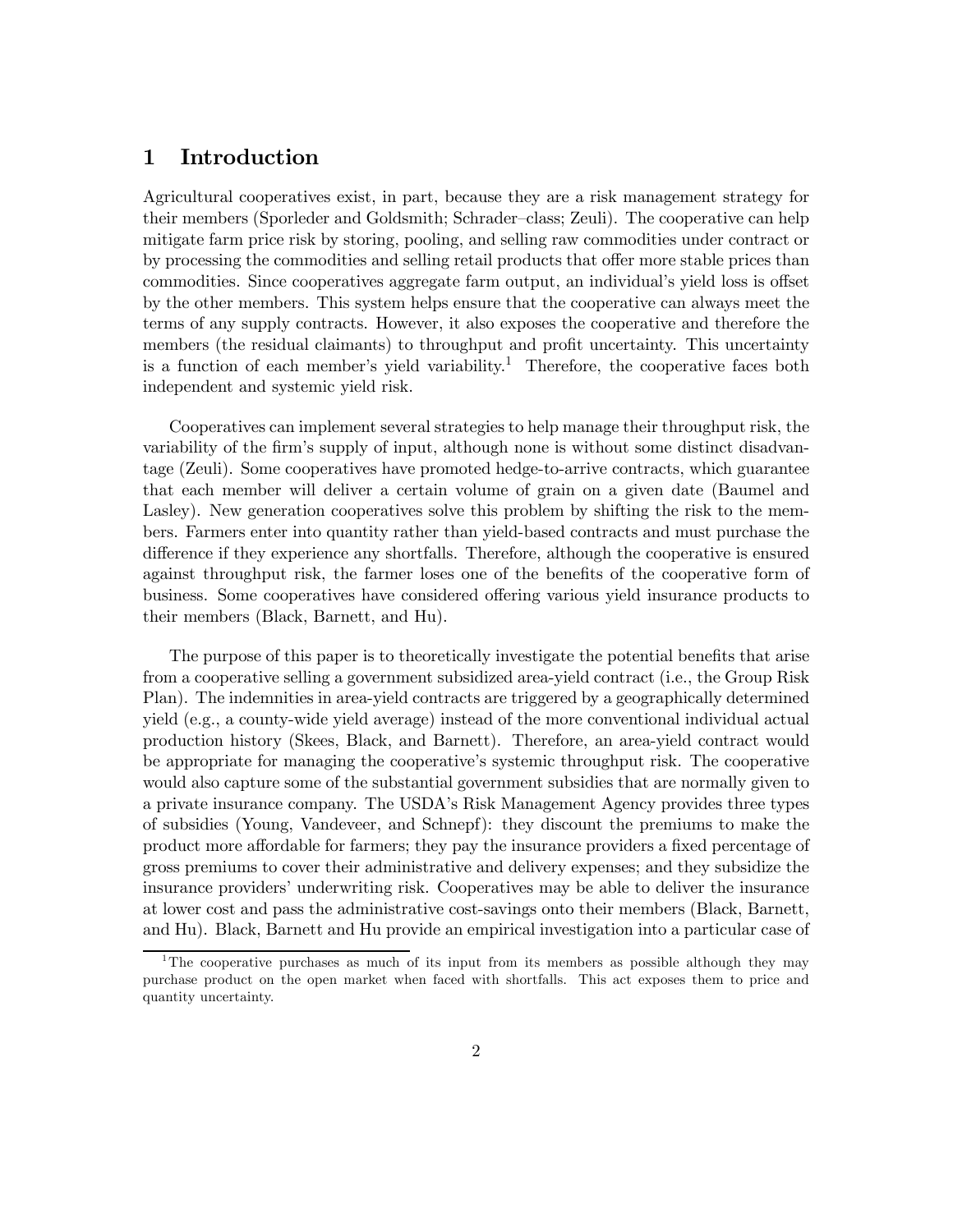the cooperative providing the insurance, but no theory. Mahul (2001) shows theoretically that insurance programs based on producer's individual yields have been disappointing due to the fact that premiums have not been sufficient to cover the total cost of insurance. One alternative to overcome this problem is to replace individual insurance with an area yield insurance system that strongly reduces both moral hazard problems and insurance's cost.

We compare two insurance provision scenarios using a standard utility maximizing framework with a representative farmer agent. In the first model, an area-yield crop insurance product is sold by a risk neutral agent or privately owned firm (the insured are not owners). In the second model, the same crop insurance product is sold jointly by a risk neutral insurer and a cooperative (owned by the insured). In both models we find Pareto Optimal insurance contracts when insurance is costless (i.e., the administrative and underwriting costs are zero). We compare the welfare of a representative farmer under both scenarios and also provide some qualitative extensions that consider heterogeneous agents.

The paper proceeds as follows. We discuss the context and provide the basic model, where the area yield insurance is provided by a private company, in section 1. This is followed by the alternative model exposition, where the insurance is provided jointly by the cooperative and a private risk neutral insurer. In section 3 we compare the optimal indemnities under each case and in section 4 we compare the welfare effects. We conclude the paper by summarizing our findings and suggesting areas for future research.

## 2 Context and Basic Model (a Private Insurance Provider)

Consider an environment in which there are n farmers  $(i = 1, 2, ..., n)$  in some geographically distinct crop production region who produce the same commodity. The commodity is characterized by stochastic volume-based (e.g., bushels) yields  $y_i$  and is sold at a unit price p. Since all the farmers face the same price, we normalize the commodity price such that  $p = 1$ . To compare parallel situations, we assume that all farmers are members of a cooperative that processes their crop; in this basic model the cooperative has no relationship with the insurance provider. The cooperative's annual profits  $\pi^f(y)$  are a function of the aggregate yield  $y$  of the region. The cooperative's annual profits are specified as follows:

$$
\pi^f(y) = p^f F(y) - C(y)
$$

where F is a production function that produces a single final product,  $p<sup>f</sup>$  is the price of that final good, and  $C(y) \geq 0$  represents the cost of production. We assume that F,  $p^f$ , and C are such that in a relevant domain  $D \subset \mathbb{R}_+, \pi^f(y)$  is a twice continuously differentiable function of y, increasing and concave. For example,  $F(y) = y^{\alpha}$ ,  $\alpha \in (0,1)$ ;  $p^f = 1, C = 0$  and  $D = \mathbb{R}_+$ . We let  $\pi_i(y) = \theta_i \pi^f(y)$  represent the individual farmer *i*'s share of the cooperative's profits, where  $\theta_i \in [0, 1]$ .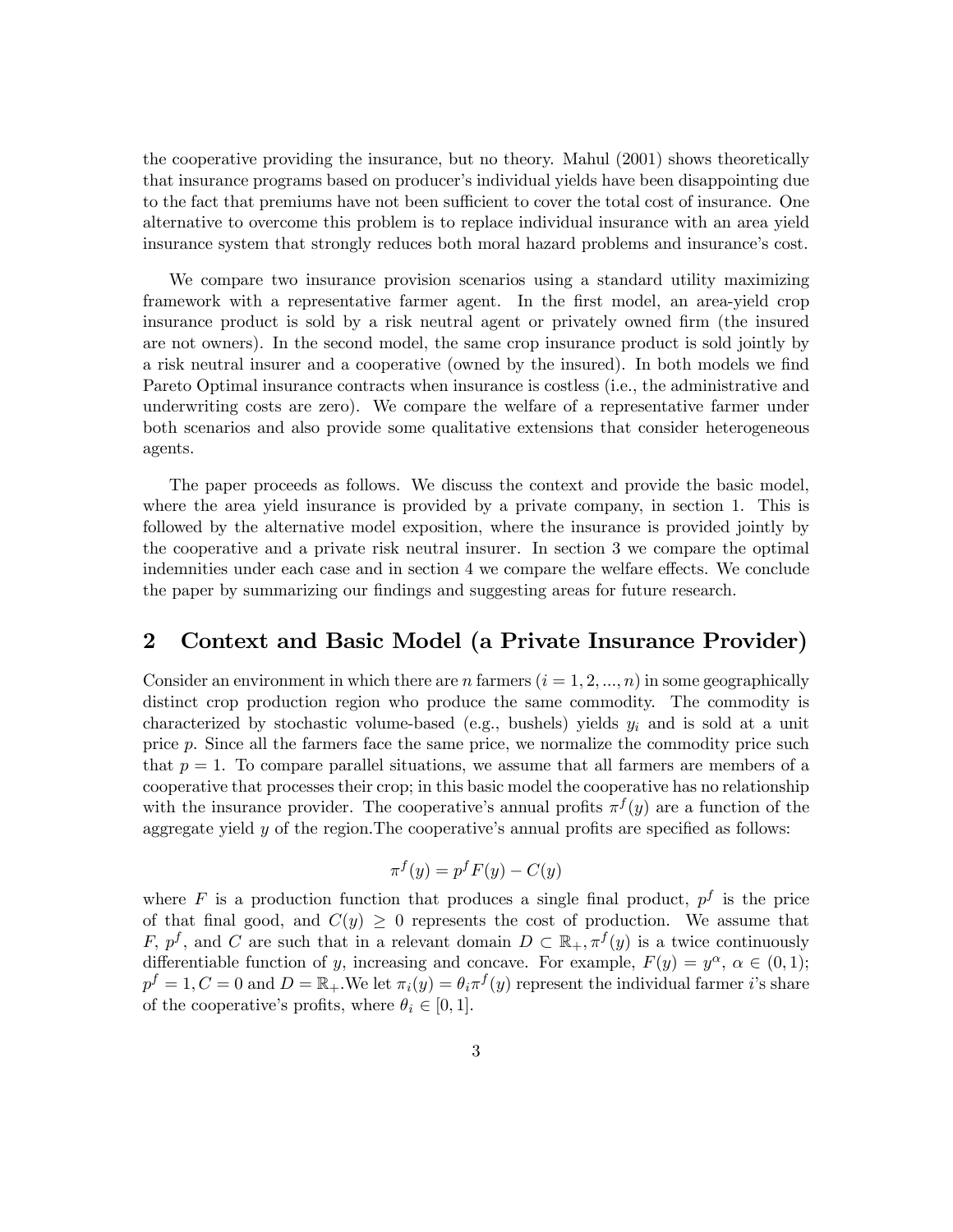Following Mahul (1999), and without loss of generality, we project the stochastic individual yield  $y_i$  onto the stochastic area yield  $y$  to obtain the following decomposition

$$
y_i = \mu_i + \beta_i(y - \mu) + \varepsilon_i \tag{1}
$$

where

$$
\beta_i = cov(y_i, y)/var(y)
$$
  
\n
$$
E\varepsilon_i = 0; cov(\varepsilon_i, y) = 0
$$
  
\n
$$
Ey_i = \mu_i; Ey = \mu.
$$

To manage their risk exposure, each farmer may buy area yield insurance coverage from a private insurance provider (the farmers have no ownership stake in the insurance company); the farmer will choose an indemnity level  $I(y)$  based on the aggregate yield and be charged a corresponding premium P. A Pareto Optimal insurance contract is characterized by a premium  $P^*$  and an indemnity level,  $I(y)^*$ , that maximizes the farmer's expected utility function subject to a participation constraint for the insurance provider. Stated more formally, the Pareto Optimal contract solves the following problem:

$$
\max_{P,I(\cdot)} Eu(W_i) \tag{2}
$$

s.t. 
$$
py_i + I(y) + \pi_i(y) - P = W_i
$$
  
\n
$$
0 \leq I(y)
$$
\n
$$
V_0 \leq V(P - Ec(I(y)) + T)
$$
\n(3)

where  $W_i$  represents the wealth of the farmer. We let V denote the insurance provider's utility function,  $V_0$  is his reservation utility value, c is an increasing linear function measuring the total administration and underwriting costs of providing the insurance  $(c > 1)$ and T corresponds to an exogenous government transfer that would offset these costs (i.e., government subsidies on administration and underwriting costs). We assume that the insurance provider is risk neutral,  $V' = 1$ .

At the optimum the participation constraint is binding so the problem can be reduced as follows:

$$
\max_{P, I(\cdot)} Eu(y_i + I(y) + \pi_i(y) - P) \tag{4}
$$

$$
s.t. 0 \leq I(y)
$$
  

$$
V_0 + Ec(I(y)) = P + T
$$
 (5)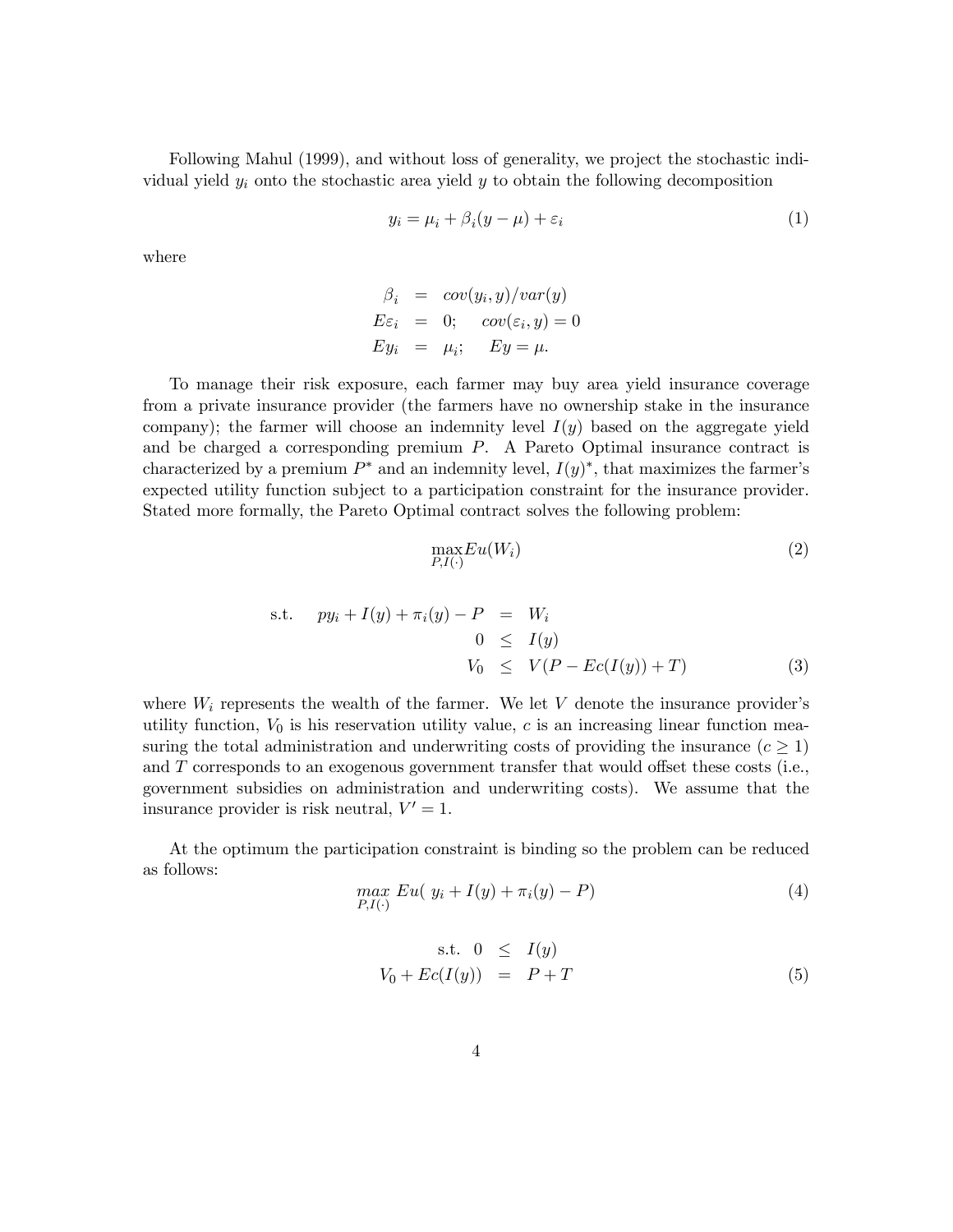Substituting (1) we can define the problem more completely as

$$
\max_{P,I(\cdot)} Eu(\mu_i + \beta_i(y - \mu) + \varepsilon_i + I(y) + \pi_i(y) - P) \tag{6}
$$

$$
s.t. \quad 0 \leq I(y)
$$
  

$$
V_0 + Ec(I(y)) = P + T \tag{7}
$$

The solution of this problem is given in the following proposition.

Proposition 1 *The Pareto Optimal insurance contract that solves problem (6) satis*fi*es the following conditions:*

$$
I(y) = \max{\beta_i(y^c - y) + (\pi_i(y^c) - \pi_i(y)), 0} \quad if \quad \beta_i > 0
$$
  
\n
$$
I(y) = \max{-\beta_i(y - y^{c'}) - (\pi(y) - \pi(y^{c'})), 0} \quad if \quad \beta_i < 0
$$
  
\n
$$
P = V_0 + Ec(I(y)) - T
$$

where  $y^c, y^{c'}$  are called critical yields and defined by

$$
I(yc) = 0 \tif \t\beta_i > 0
$$
  

$$
I(yc) = 0 \tif \t\beta_i < 0
$$

*where we have assumed that*

$$
\lim_{x \to 0} \pi_i(x) < |\beta_i| \quad \text{if } \beta_i < 0 \tag{8}
$$

**Proof.** See the appendix.<sup>2</sup>  $\blacksquare$ 

Some insights about the characterization of critical yields are provided in the next proposition.

**Proposition 2** *When the insurance is costless, which means*  $c = 1$ *, the critical yields are given by the upper and lower bounds of the aggregate yield:*

$$
y^{c} = y^{\max} \quad if \quad \beta_{i} > 0
$$
  

$$
y^{c'} = y^{\min} \quad if \quad \beta_{i} < 0
$$

*If the insurance is costly, which means* c > 1, *the critical yields do not reach the bounds of the aggregate yield.*

**Proof.** See the appendix. ■

 $2P$ lease contact the authors for a copy of the appendix containing all proofs.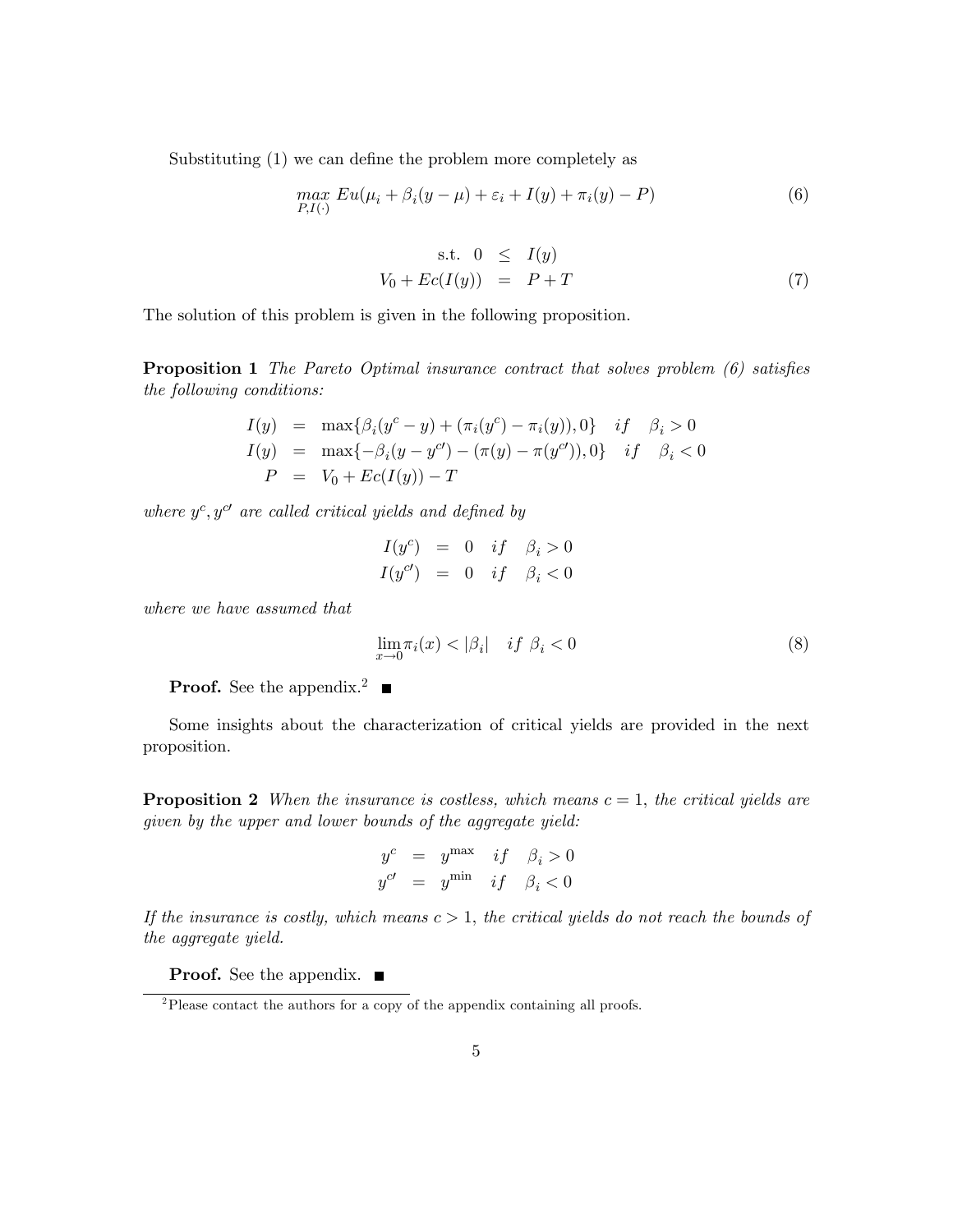#### 2.1 A Cooperative is the Insurance Provider

In this section we consider an alternative scenario, one in which the cooperative jointly with a risk neutral agent (instead of a private insurance provider) sells area-yield insurance to its members. We assume that the two business divisions are integrated without cost or additional benefits to the cooperative. The cooperative's total profit function  $\pi$  is specified as follows:

$$
\pi = \pi^{f}(y) + \theta(\pi^{S}(\tilde{I}(y), \tilde{P}) + T)
$$
\n(9)

where  $\pi^{f}(y)$  represents profits obtained from the agricultural enterprise (processing) specified above,  $\pi^S(\tilde{I}(y), \tilde{P})$  represents profits obtained from selling insurance to members and  $\theta$ is the participation of the cooperative in the insurance firm. The profits from selling insurance are a function of the aggregate premiums and indemnities purchased by all members:

$$
\pi^{S}(\widetilde{I}(y),\widetilde{P}) = \sum_{i=1}^{n} (P_i - cI_i(y)).
$$

A Pareto Optimal insurance contract in this scenario is characterized by a premium  $P^*$ , an indemnity level,  $I(y)^*$ , and a share of cooperative profits  $\theta^*$  that maximizes the farmer's expected utility function subject to a participation constraint. Stated more formally, the Pareto Optimal contract solves the following problem:

$$
\max_{P, I(\cdot)} Eu(y_i + I(y) + \pi_i(y) - P + \theta(P - I(y) + T))
$$
\n(10)

s.t. 
$$
0 \leq I(y)
$$
  
\n $V_0 = (1 - \theta_i)(P - Ec(I(y)) + T)$  (11)

We let V denote the utility function of a risk-neutral investor and  $V_0$  his reservation utility value. This specification, which is standard in the insurance literature, is required because we are dealing with a representative agent. Intuitively, if we consider a group of heterogeneous farmers in the cooperative (i.e., characterized by different  $\beta$ 's) they could theoretically share each other's risk. It is possible, however<sup>3</sup> that their welfare improvement over the case where they purchase it from the private insurer would be minimal. However, if they were also characterized by different utility functions, then their welfare gains might increase.

For ease of exposition, we drop the subscript  $i$  in the remainder of our analysis. The following proposition establishes the Pareto Optimal contract.

<sup>&</sup>lt;sup>3</sup>A natural extension of this paper would include this heterogeneous case.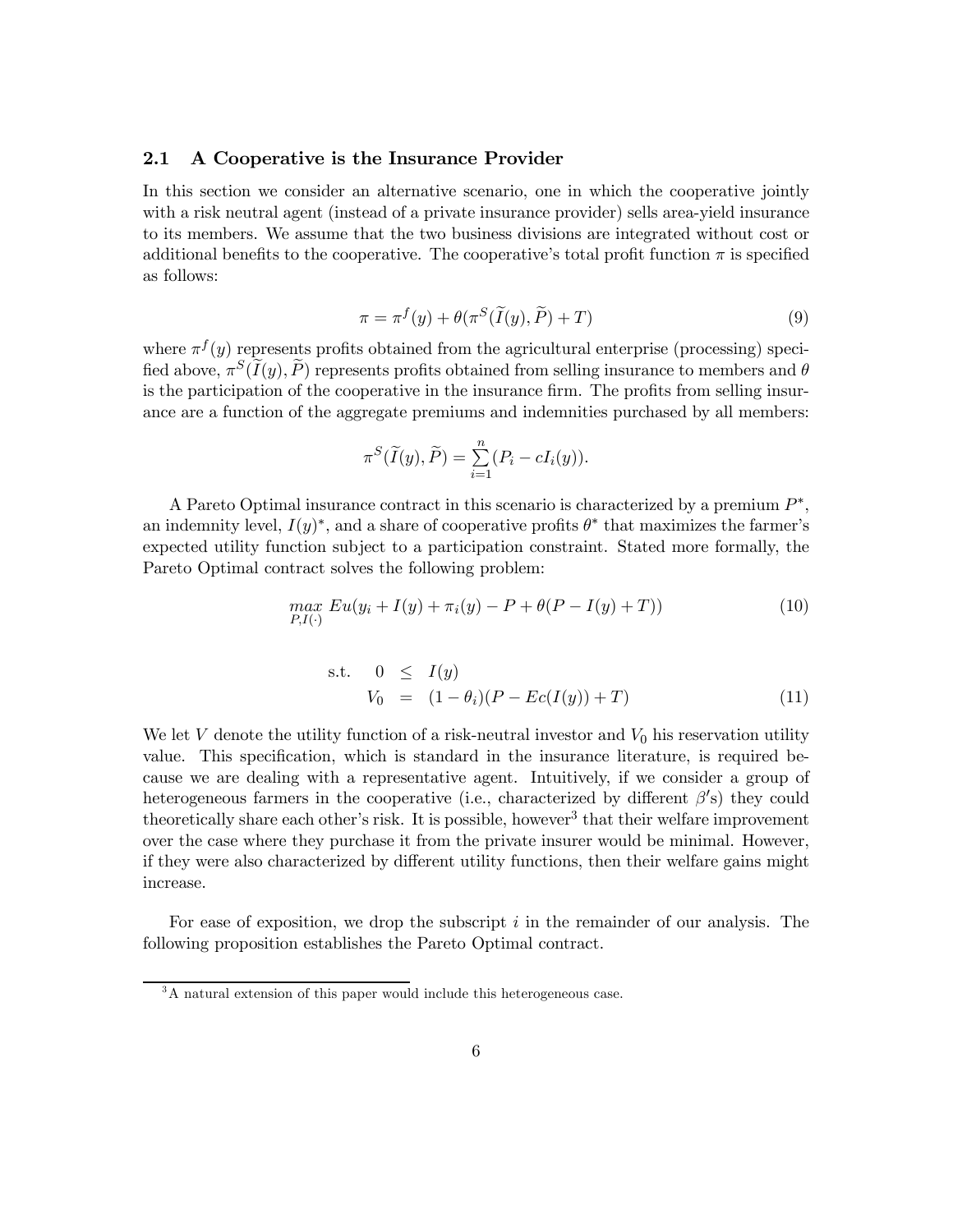Proposition 3 *If the insurance is costless and the assumption (8) holds, then the Pareto Optimal insurance contract that solves problem (10) satisfies:* 

$$
(1 - \theta)I(y) = \max\{\beta_i(y^c - y) + (\pi_i(y^c) - \pi_i(y)), 0\} \quad if \quad \beta_i > 0
$$
  
\n
$$
(1 - \theta)I(y) = \max\{-\beta_i(y - y^{c'}) - (\pi(y) - \pi(y^{c'})), 0\} \quad if \quad \beta_i < 0
$$
  
\n
$$
(1 - \theta)P = (1 - \theta)Ec(I(y)) - (1 - \theta)T + V_0
$$
  
\n
$$
\theta \in [0, 1)
$$

where  $y^c, y^{c'}$ , the critical yields, are defined by

$$
\begin{array}{rcl} I(y^c) &=& 0 & if & \beta_i > 0 \\ I(y^{c\prime}) &=& 0 & if & \beta_i < 0 \end{array}
$$

**Proof.** See the appendix. ■

## 3 Comparing Optimal Indemnities

For the sake of brevity, we restrict our comparison to the case in which the insurance is costless and  $\beta > 0$ . Given these conditions, we know that the critical yield is as follows:

$$
y^c = y^{\max} \quad \text{for all} \quad \theta \in [0, 1)
$$

We denote our base case, when the insurance provider is a private firm, with the superscript 0, and the alternative, when the cooperative jointly sells the insurance with a risk neutral agent, with the superscript 1. The indemnity schedule for the representative farmer can be specified as follows:

$$
I_1(y) = \frac{\beta(y^{\max} - y)}{(1 - \theta)} + \frac{(\pi^f(y^{\max}) - \pi^f(y))}{(1 - \theta)}
$$
  

$$
I_0(y) = \beta(y^{\max} - y) + (\pi^f(y^{\max}) - \pi^f(y))
$$

and the connection between the two indemnities is

$$
(1 - \theta)I_1(y) = I_0(y)
$$

therefore

$$
I_1(y) - I_0(y) = \theta I_1(y) \ge 0; \quad y \in [0, y^{\max}].
$$

Given these conditions, we are able to establish the following result.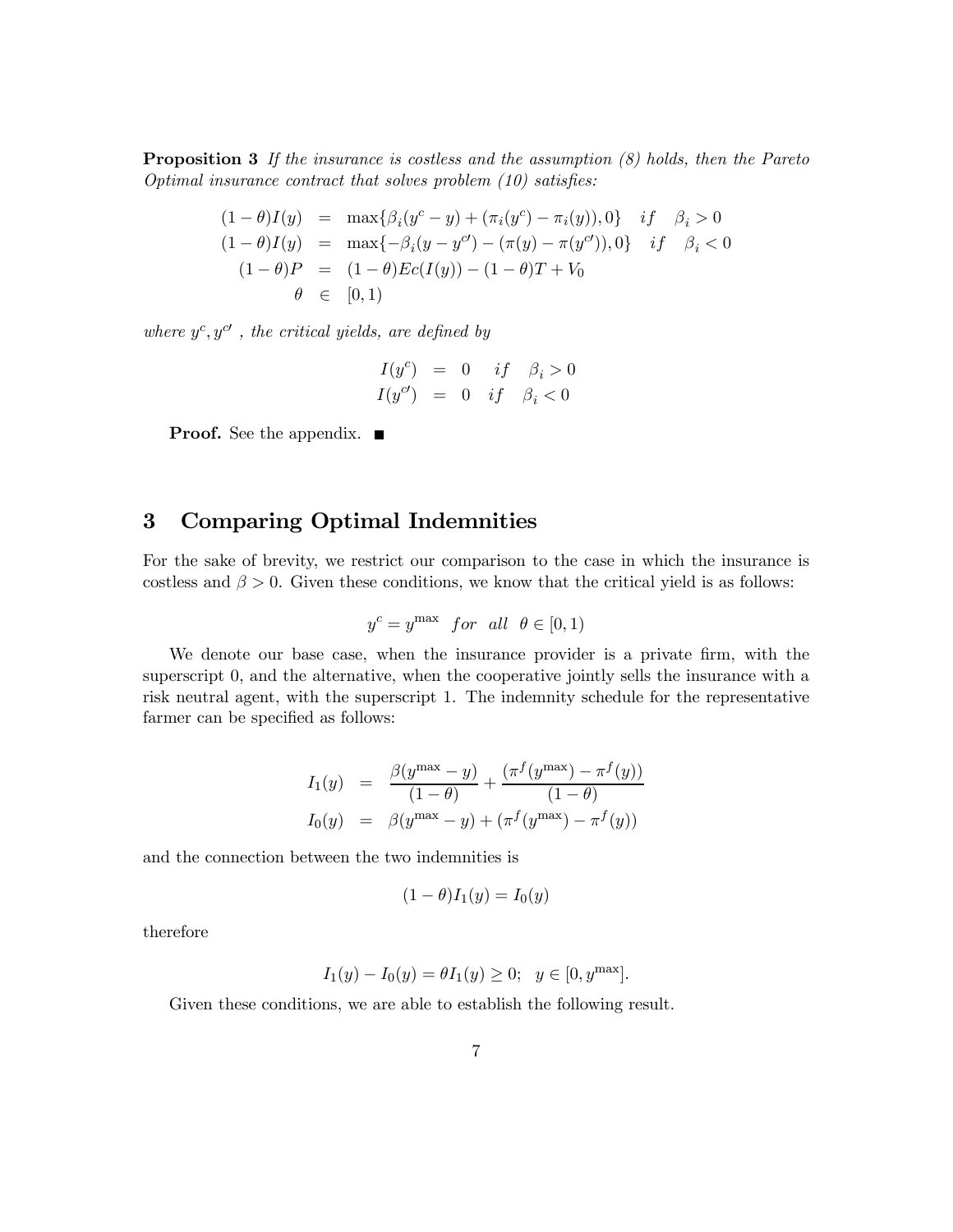Proposition 4 *a) When insurance is costless and* β > 0, *the indemnity schedule for a representative farmer when the cooperative jointly sells the insurance with a risk neutral agent is uniformly equal to or greater than when the insurance is sold by a private company.*

*b) Under the same previous assumptions and when the cooperative runs jointly the insurance with a risk neutral agent the indemnity schedule is an increasing function of* θ *for all*  $y \in [0, y^{\max}]$ .

Proof. We already showed that

$$
I_1(y) - I_0(y) = \theta I_1(y) \ge 0; \quad y \in [0, y^{\max}].
$$

therefore part a) is demonstrated.

Part b) follows by simply noting that  $g_1(\theta) = \frac{\theta}{1-\theta}$  is increasing in  $\theta$  for all  $\theta \in (0,1)$ .

According to these propositions, when the cooperative runs the insurance jointly with a risk neutral agent, the farmer looses his ability to share the risk he is facing. In other words,he would be facing more risk and according to that he requires a higher indemnity to offset this higher exposure to risk. The same analysis applies when comparing two scenarios with different profits share  $(\theta)$ . Higher  $\theta$  means more risk exposure and hence a higher indemnity is required. The scenario is illustrated in figure 1.

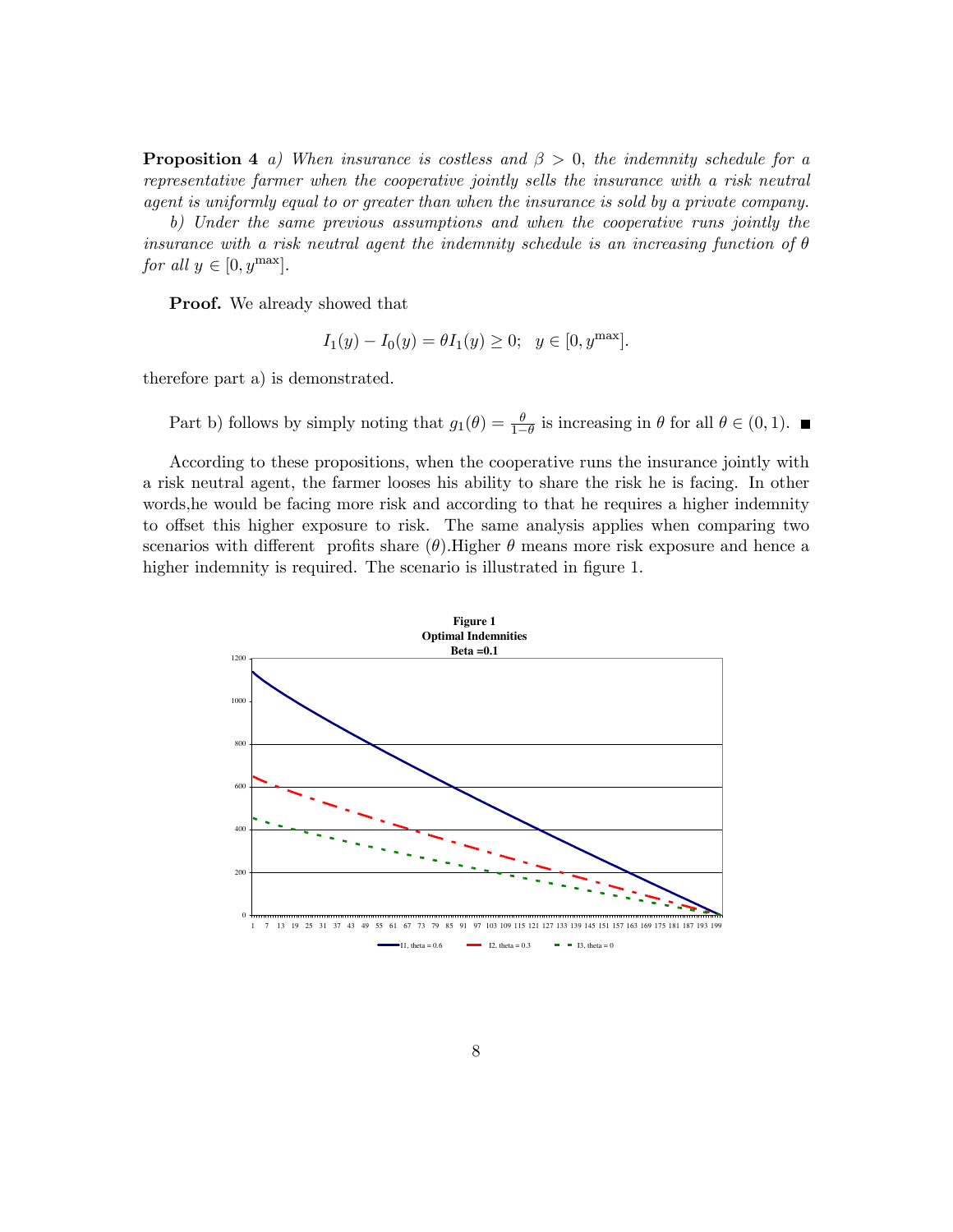## 4 Welfare Analysis

First we would like to compare expected utilities under both scenarios. That is to say we want to compare  $Eu(W_0)$  to  $Eu(W_1)$  where we keep using subindex 0 to denote the competitive case and subindex 1 to denote the case in which the cooperative is the insurer.  $W_j$  denotes wealth when analyzing case  $j = 1, 2$ . The next proposition establishes the welfare neutrality for the farmer when the cooperative runs the insurance in the case that the insurance is costless.

Proposition 5 *If the insurance is costless then the farmer is indi*ff*erent about the scenarios in which the insurance is jointly ran by the cooperative and a risk neutral insurer or it is ran by a risk neutral insurer alone.*

**Proof.** When the insurance is costless we have that  $y^c = y_{\text{max}}$  In this case we have for  $j = 0, 1.$ 

$$
Eu(W_j) = \int\limits_{y} \int_{\epsilon} u(W_j) f(y, \epsilon) dy d\epsilon
$$

*W* have that  $I_j(y) > 0$  for all  $0 < y < y_{\text{max}}$ ,  $j = 0, 1$ . Therefore, if  $\beta > 0$  we have

$$
u(W_0) = u(\mu + \beta(y - \mu) + \varepsilon + I_0(y) + \pi(y) - P_0)
$$
  
=  $u(\mu + \beta(y - \mu) + \varepsilon + \beta(y^c - y) + (\pi^f(y^c) - \pi^f(y)) + \pi^f(y) - P_0)$   
=  $u(\mu + \varepsilon + \beta(y^c - \mu) + \pi^f(y^c) - P_0)$ 

*but*

$$
P_0 = V_0 + E(I_0(y)) - T
$$

*and*

$$
E(I_0(y)) = \beta(y^c - \mu) + \pi^f(y^c) - E\pi^f(y)
$$

*Therefore we have*

$$
Eu(W_0) = \hat{u}(\mu + \beta(y_{\text{max}} - \mu) + \pi^f(y_{\text{max}}) - V_0 - E(I_0(y)) + T)
$$
  
=  $\hat{u}(\mu + \beta(y_{\text{max}} - \mu) + \pi^f(y_{\text{max}}) - V_0 - \beta(y_{\text{max}} - \mu) - \pi^f(y_{\text{max}}) + E\pi^f(y) + T)$   
=  $\hat{u}(\mu - V_0 + E\pi^f(y) + T)$ 

*and the same result holds true for the case*  $\beta < 0$ *. Similarly for*  $i = 1$  *we have* 

$$
u(W_1) = u(\mu + \beta(y - \mu) + \varepsilon + I_1(y) + \pi^f(y) - P_1 + \theta(P_1 + T - I_1(y)))
$$
  
= 
$$
u(\mu + \beta(y - \mu) + \varepsilon + (1 - \theta)I_1(y) - (1 - \theta)P_1 + \pi^f(y) + \theta T)
$$

*but if*  $\beta > 0$ 

$$
(1 - \theta)I_1(y) = \beta(y^c - y) + (\pi^f(y^c) - \pi^f(y))
$$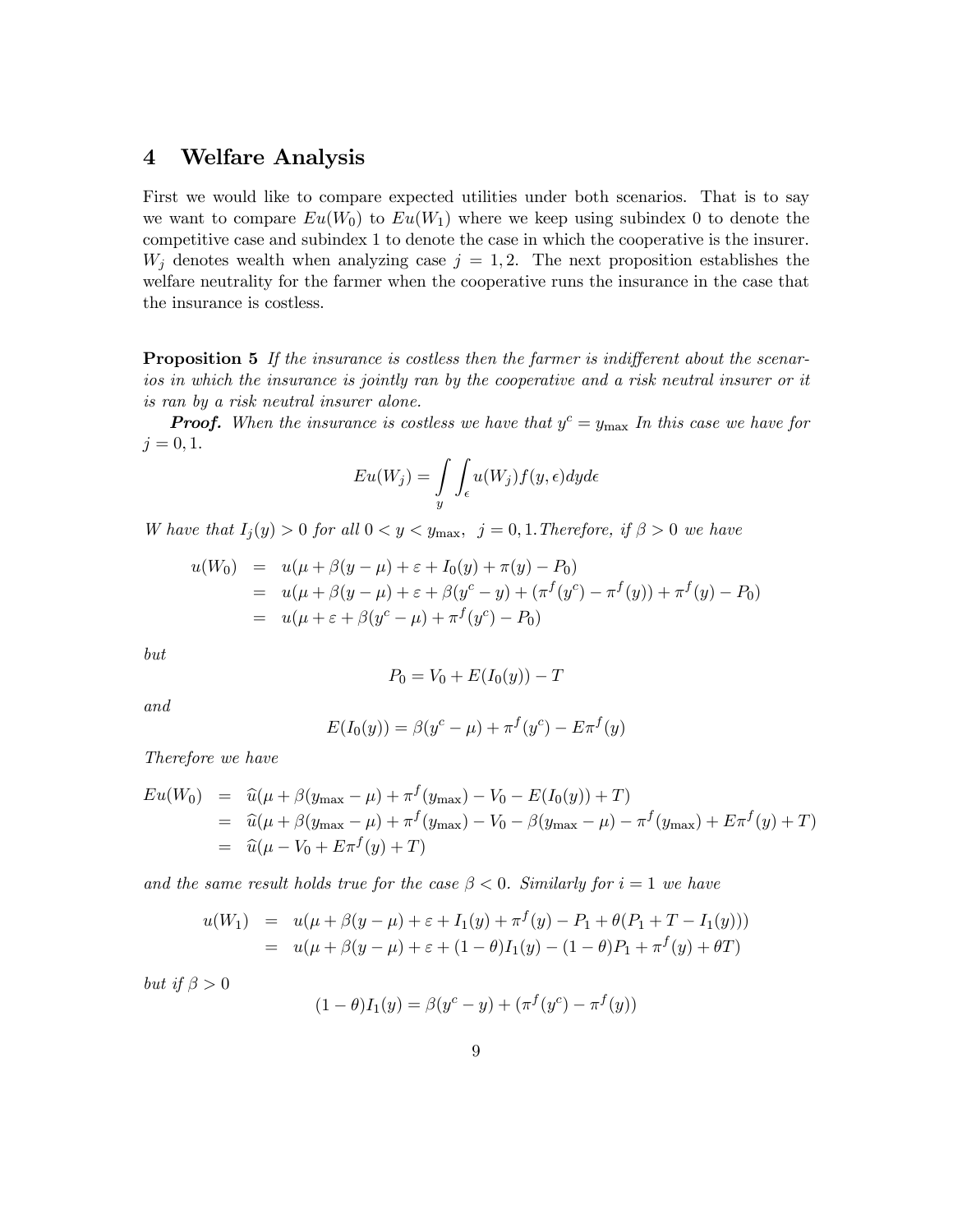*so*

$$
u(W_1) = u(\mu + \beta(y - \mu) + \varepsilon + \beta(y^c - y) + (\pi^f(y^c) - \pi^f(y)) - (1 - \theta)P_1 + \pi^f(y) + \theta T)
$$
  
=  $u(\mu + \beta(y^c - \mu) + \varepsilon + \pi^f(y^c) - (1 - \theta)P_1 + \theta T)$ 

*but*

$$
(1 - \theta)P_1 = (1 - \theta)E(I_1(y)) - (1 - \theta)T + V_0
$$

*and*

$$
(1 - \theta)E(I_1(y)) = \beta(y^c - \mu) + (\pi^f(y^c) - E\pi^f(y))
$$

*therefore*

$$
Eu(W_1) = \hat{u}(\mu + \beta(y_{\text{max}} - \mu) + \pi^f(y_{\text{max}}) - (1 - \theta)P_1 + \theta T)
$$
  
\n
$$
= \hat{u}(\mu + \beta(y_{\text{max}} - \mu) + \pi^f(y_{\text{max}}) - (1 - \theta)E(I_1(y)) + (1 - \theta)T - V_0 + \theta T)
$$
  
\n
$$
= \hat{u}(\mu + \beta(y_{\text{max}} - \mu) + \pi^f(y_{\text{max}}) - (1 - \theta)E(I_1(y)) + T - V_0)
$$
  
\n
$$
= \hat{u}(\mu + \beta(y_{\text{max}} - \mu) + \pi^f(y_{\text{max}}) - \beta(y_{\text{max}} - \mu) - (\pi^f(y_{\text{max}}) - E\pi^f(y)) + T - V_0)
$$
  
\n
$$
= \hat{u}(\mu + E\pi^f(y) + T - V_0)
$$

*which is exactly the same as*  $Eu(W_0)$ . It is also straightforward to check that this same *result holds true for the case*  $\beta < 0$ .

## 5 Conclusion

Our primary finding is that farmers should be indifferent when considering the decision to purchase area-yield insurance from a private company or encompass that business in their cooperative. We derive this result for the specific case of costless insurance and assume a Pareto Optimal contract. Under these assumptions, the government subsidies that the cooperative would hope to capture are simply a net deduction in their premiums. In other words, the benefit they capture from the subsidies is the same when they purchase the insurance from an outside firm or internally. We also show that farmers will face greater risk when they internalize the insurance company, a factor ignored in previous empirical explorations of this issue. However, the cooperative is able to offset this increased risk by purchasing more insurance. If the government increased their subsidies so that they exceeded the premium deductions, the cooperative would clearly capture greater benefits and be able to pass these on to its members. Although theoretically this scenario is problematic, since the contracts would no longer be Pareto Optimal, in reality the idea that the government might consider such a policy as another vehicle for transferring funds to farmers is plausible.